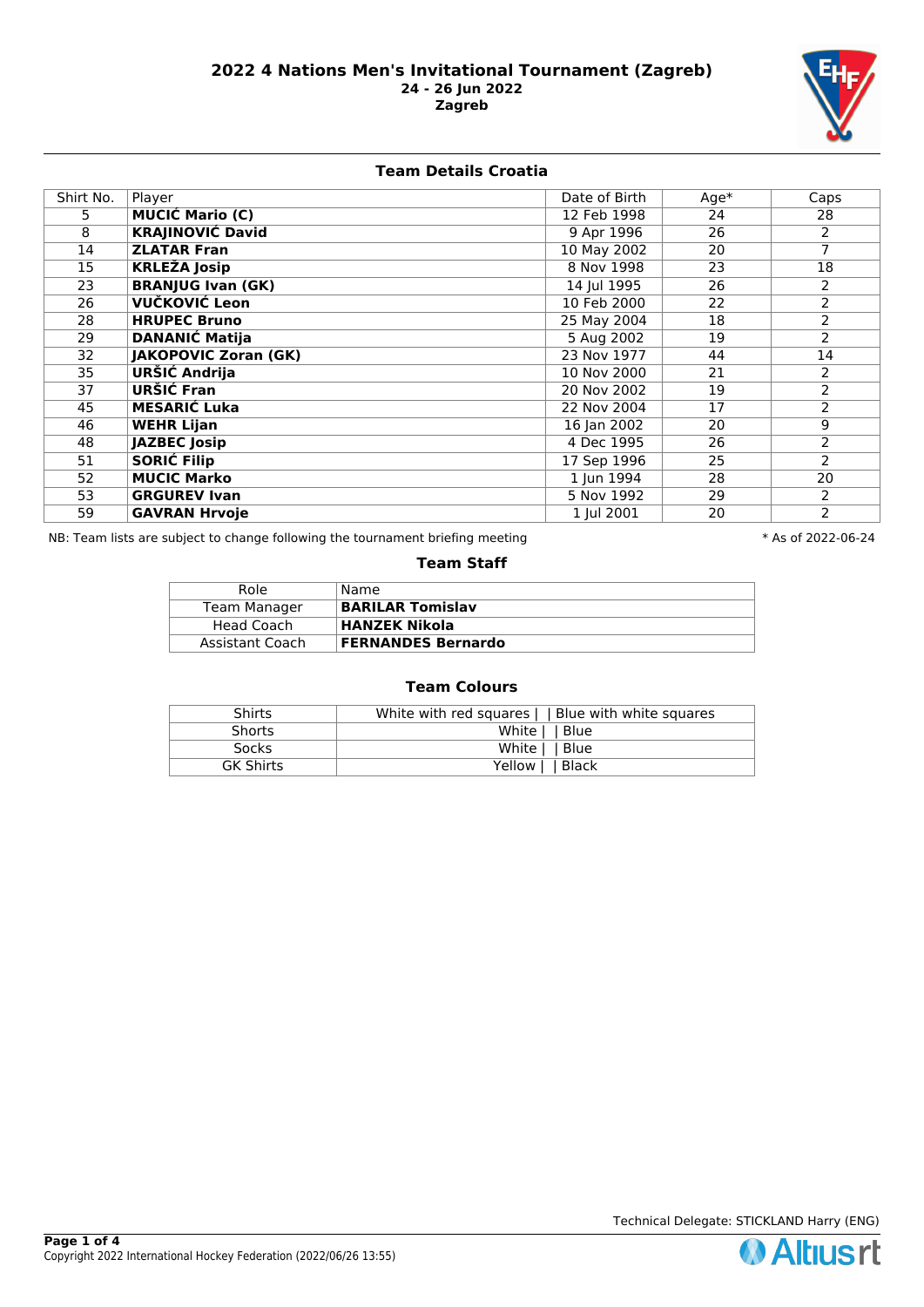

# **Team Details Hungary**

| Shirt No. | Player                     | Date of Birth | $Age*$ | Caps |
|-----------|----------------------------|---------------|--------|------|
|           | <b>FERENCZI Zsolt (GK)</b> | 12 Mar 1987   | 35     |      |
| 4         | <b>BALOGH Tamás</b>        | 19 Jul 1990   | 31     | 11   |
| 7         | <b>TÁPAI Tibor</b>         | 21 Jun 1974   | 48     | 3    |
| 8         | <b>SUBA Tamas (C)</b>      | 7 Jun 1991    | 31     | 16   |
| 11        | <b>SZIGETI Bence</b>       | 7 Dec 1998    | 23     | 16   |
| 22        | <b>BESZEDA Gergő</b>       | 12 Feb 1988   | 34     | 3    |
| 24        | <b>PALOTAI Bálint</b>      | 25 May 1998   | 24     | 7    |
| 27        | <b>UJVARI Viktor</b>       | 15 Aug 1994   | 27     | 16   |
| 28        | <b>BOTKA Levente</b>       | 11 Jan 1996   | 26     | 12   |
| 31        | PETŐVÁRI Balázs (GK)       | 10 Aug 1991   | 30     | 12   |
| 32        | <b>ZSOLDOS András</b>      | 6 May 1981    | 41     | 8    |
| 35        | <b>ZSOLDOS Gábor</b>       | 10 Jul 1983   | 38     | 3    |
| 36        | <b>PÁDÁR Csaba</b>         | 19 Jan 1987   | 35     | 3    |
| 37        | SZŰCS Ádám                 | 29 Sep 1995   | 26     | 3    |
| 38        | <b>GALBA Milán</b>         | 17 Sep 2006   | 15     | 3    |

NB: Team lists are subject to change following the tournament briefing meeting **the set of 2002-106-24** \* As of 2022-06-24

#### **Team Staff**

| Role            | Name                  |
|-----------------|-----------------------|
| Team Manager    | <b>BALI Krisztina</b> |
| Head Coach      | ÁLLÓ Marcell          |
| Assistant Coach | TÁPAI Tibor           |

## **Team Colours**

| <b>Shirts</b>    | Red   White    |
|------------------|----------------|
| <b>Shorts</b>    | Red   Black    |
| <b>Socks</b>     | Red   Black    |
| <b>GK Shirts</b> | Yellow   Green |

Technical Delegate: STICKLAND Harry (ENG)

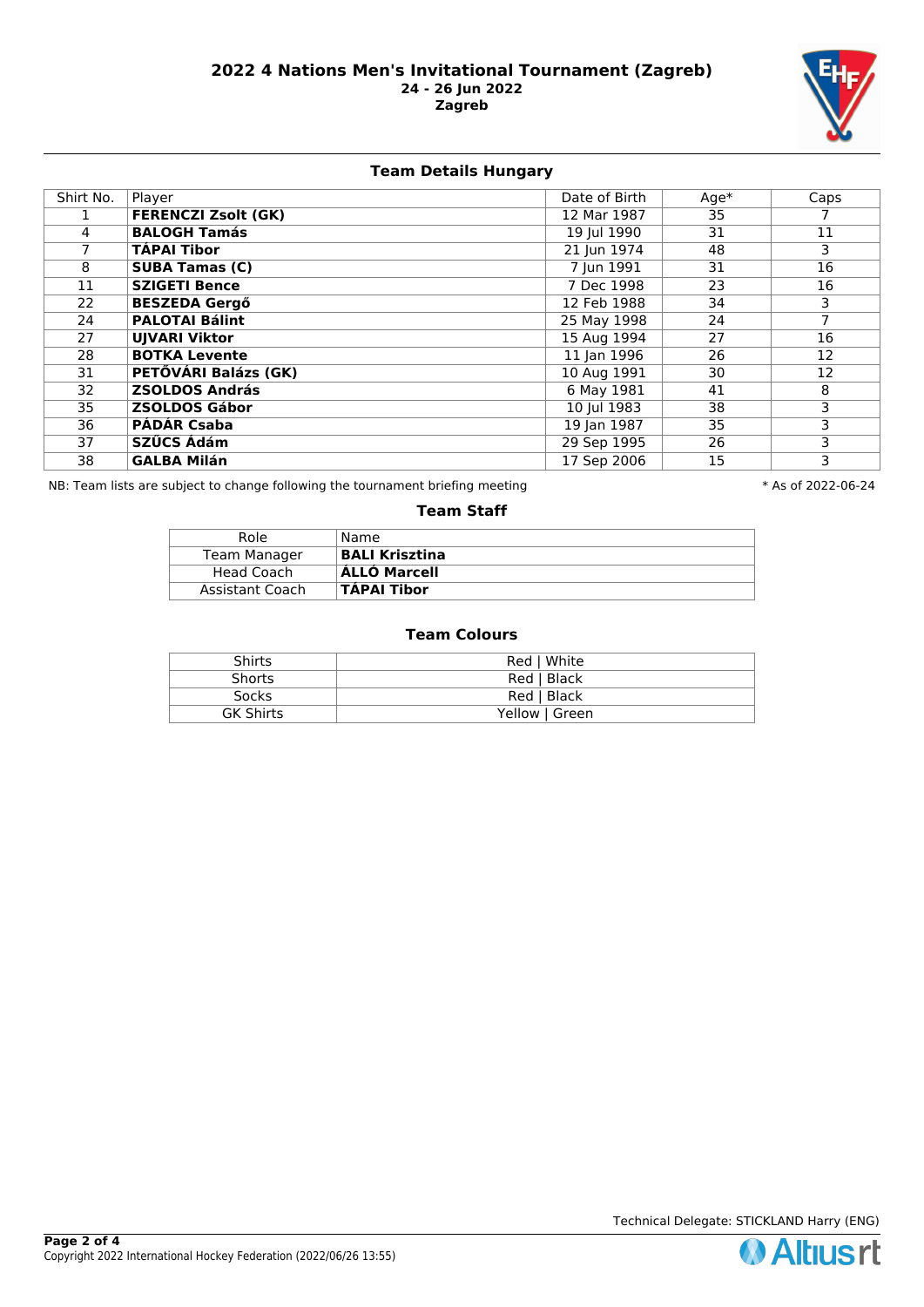

### **Team Details Serbia**

| Shirt No. | Player                        | Date of Birth | $Age*$ | Caps           |
|-----------|-------------------------------|---------------|--------|----------------|
|           | <b>DIMITROV Miroslav (GK)</b> | 16 Apr 1982   | 40     | 2              |
| 2         | <b>TAKACS Norbert</b>         | 7 Feb 2003    | 19     | $\overline{2}$ |
| 3.        | <b>IVETIĆ Đorđe</b>           | 27 Oct 1991   | 30     | $\overline{2}$ |
| 4         | <b>MARJANUŠIĆ Darko</b>       | 14 Feb 1982   | 40     | $\overline{2}$ |
| 5.        | <b>LOSONCI Mate</b>           | 18 Jan 2007   | 15     | 2              |
| 6         | <b>DORGAN Michael (C)</b>     | 18 Jun 1988   | 34     | $\overline{2}$ |
|           | <b>KIŠ Adriano</b>            | 18 Oct 1998   | 23     | 2              |
| 8         | <b>SANKOVIĆ Saša</b>          | 9 May 1978    | 44     | 2              |
| 10        | <b>KOSTIĆ Đorđe</b>           | 24 Jun 2003   | 19     | 2              |
| 11        | <b>KATANČIĆ Denis</b>         | 22 Jan 1999   | 23     | 2              |
| 12        | <b>SVIRČEV Rafael</b>         | 30 Mar 2005   | 17     | $\overline{2}$ |
| 13        | <b>SZEKERES Alex</b>          | 14 Sep 2004   | 17     | 2              |
| 14        | <b>KAKAŠ Sebastian</b>        | 2 May 1988    | 34     | $\overline{2}$ |
| 15        | <b>GABRIĆ Viktor</b>          | 27 Jun 2001   | 20     | 2              |
| 16        | <b>LOSONCI Adam</b>           | 15 Sep 2000   | 21     | 2              |
| 18        | <b>MAĐAR Atila (GK)</b>       | 18 Oct 1989   | 32     | 2              |

NB: Team lists are subject to change following the tournament briefing meeting **the set of 2002-106-24** \* As of 2022-06-24

#### **Team Staff**

| Role         | Name.                  |
|--------------|------------------------|
| Team Manager | <b>PEJOVIC Dejan</b>   |
| Head Coach   | <b>MATIJEVIC Zoran</b> |

## **Team Colours**

| <b>Shirts</b>    | Red   White         |
|------------------|---------------------|
| <b>Shorts</b>    | Red   Blue          |
| <b>Socks</b>     | Red   Blue          |
| <b>GK Shirts</b> | Yellow   Light blue |